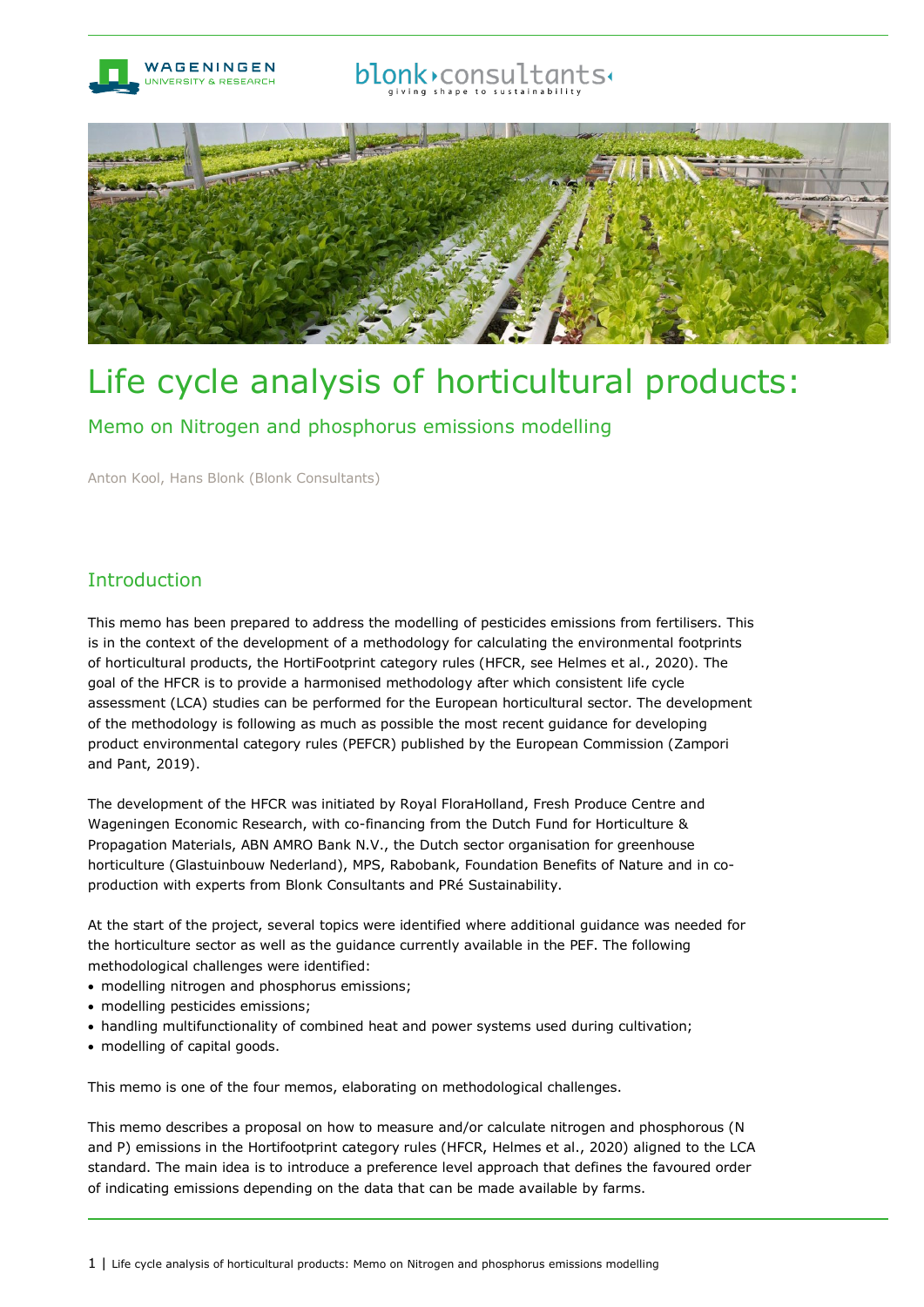The preference levels consist of:

- 1. Direct measurement
- 2. Preferred modelling
- 3. Default HFCR modelling

Direct measurement of the emissions is the most accurate method to indicate the emissions provided that the measurement complies with given conditions. The preferred modelling is based on calculation rules derived from existing models, whereas some principles are applied to select the most relevant model/method. These principles are:

- The calculation rule must be freely available from a model. Some models are not transparent in the use of calculation rules.
- The calculation rule should not be too complex; in other words data needed should be available on a level of regular management of a farmer/grower. This means that if data is needed on the basis of very frequent measurement (for instance on a daily basis), information is needed on parameters that are not in the scope of regular management (for instance carbon content of the soil), or a large amount/high density of data on the farm level is needed (for instance 10 soil samples per ha) the model is considered too complex to be used for the purpose of this HFCR (Helmes et al., 2020).
- The model must be representative on a global level.

The default modelling must be applied if the measurement and the preferred modelling cannot be performed. So, the most important criteria for the default modelling is that it should be applicable even if only minor information on cultivation is known.

Besides this, the background of this HFCR implies that comparability is more important than precision<sup>1</sup>. In other words, at the preferred modelling only one method is used, instead of several regional models, although this might imply less accurate results for certain regions. This means that at the default HFCR modelling the IPCC TIER 1 is preferred above the IPCC TIER 2 approach, because the TIER 1 approach results in a comparable approach for each situation, whereas choosing the IPCC TIER 2 approach the method will differ between countries which results in less comparable results.

The choice depends on data availability and the cultivation methods. We make a distinction between four types of cultivation:

- Open field soilless $2$
- Open field in soil
- Protected soilless
- Protected in soil

Most of the cultivation of fruits, vegetables, flowers and ornamental plants takes place in open field systems in the soil. The area of protected cultivation is growing rapidly, however.

In this memo, N and P emissions are calculated from N and P inputs as, among others, synthetic fertiliser, manure and other organic fertilisers. The step before, how much N and P inputs should be allocated to a specific crop in the case of a rotation scheme is described in a separate chapter in the HFCR (see Helmes et al., 2020, section 6.1.5).

<span id="page-1-0"></span> $1$  The use of the default approach, although allowing comparability, may not extend to specific country or region as no country-specific emission factors are applied. This is acknowledged as a limitation of the HFCR approach as only comparability of applied N is possible.

<span id="page-1-1"></span><sup>&</sup>lt;sup>2</sup> We assume a situation where the soil is completely covered by a material that prevents precipitation flowing to the soil and cultivation takes place in a substrate on top of this material.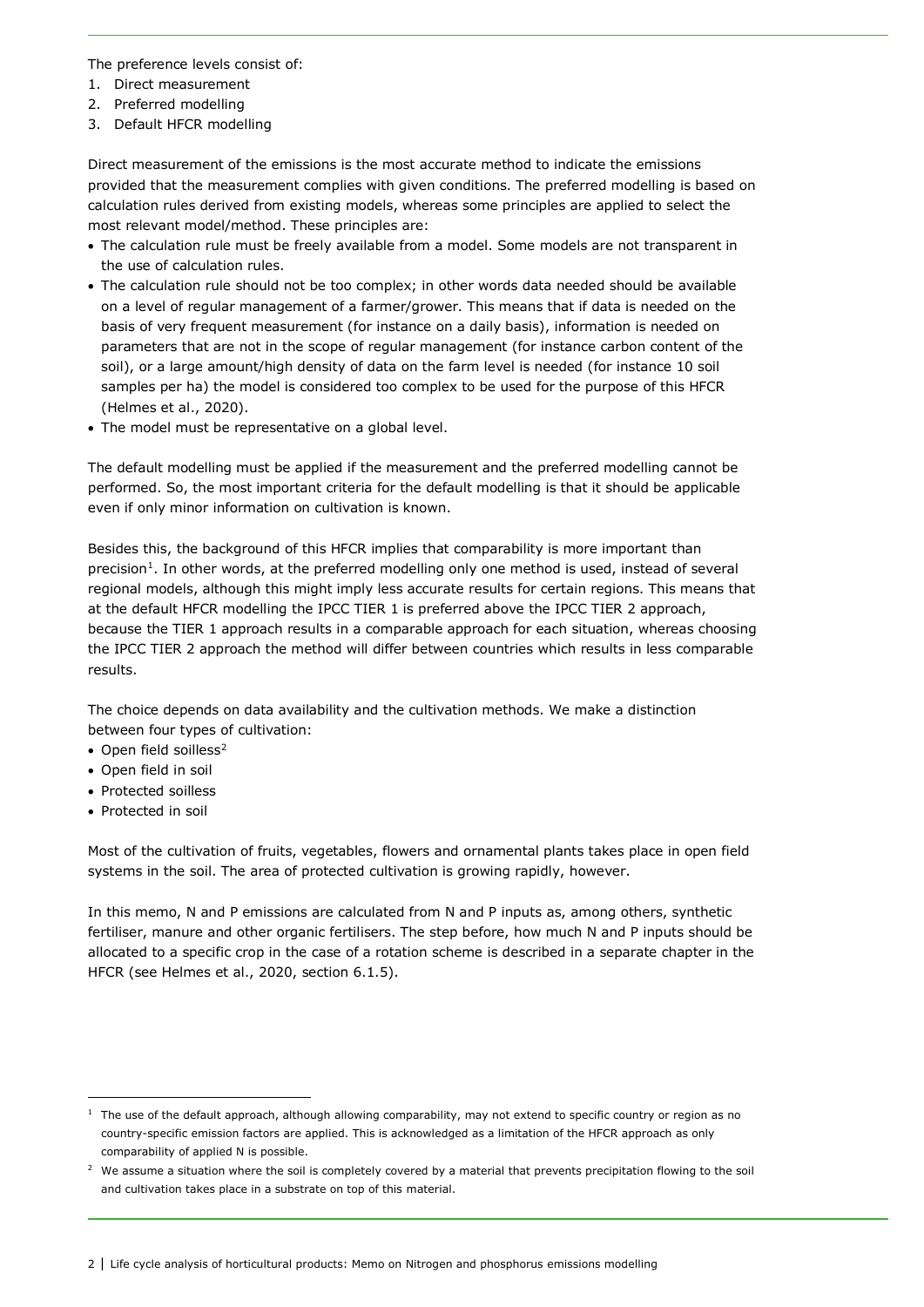### Nitrogen emissions

#### **Nitrate emissions**

Nitrate emissions to groundwater and surface water originate from nitrogen surplus of external inputs from, for instance, fertiliser, nitrogen fixation, crop residues or deposition. For nitrate emissions the following methods are proposed (Table 1), which are explained in the following sections. In the preferred method, a distinction is made between run-off and emissions to groundwater. The ILCD impact methodology for marine eutrophication allows for making a distinction between N to soil and nitrate to fresh water. Groundwater is not an emission compartment as such and also the human toxicological effects of nitrate in groundwater are not considered. We propose to consider both run-off and emissions to groundwater as a direct emission of nitrate to fresh water. Both emission pathways are separated in the emissions flows so that later on, when LCA methodology develops and separate impact factors become available, this can be applied easily.

| <b>Preferance level</b> | <b>Open field</b><br><b>Soilless</b>                                                                                                                        | <b>Open field</b><br>in soil                                | <b>Protected</b><br><b>soilless</b>                                                                                                                         | <b>Protected</b><br>in soil                  |
|-------------------------|-------------------------------------------------------------------------------------------------------------------------------------------------------------|-------------------------------------------------------------|-------------------------------------------------------------------------------------------------------------------------------------------------------------|----------------------------------------------|
| Measurement             | Measured nitrate<br>emissions, if closed<br>recirculation and<br>measurements of<br>nitrate concentration<br>and volume of<br>discharged water<br>available | Not applicable                                              | Measured nitrate<br>emissions, if closed<br>recirculation and<br>measurements of<br>nitrate concentration<br>and volume of<br>discharged water<br>available | Not applicable                               |
| Preferred<br>modelling  |                                                                                                                                                             | Run-off and leaching<br>compliant to Miterra <sup>3</sup> . |                                                                                                                                                             | Run-off and leaching<br>compliant to Miterra |
| Default modelling       | Based on IPCC, Tier 1                                                                                                                                       | Based on IPCC, Tier 1                                       | Based on IPCC, Tier 1                                                                                                                                       | Based on IPCC, Tier 1                        |

#### *Table 1 Measurement and modelling options for nitrate emissions*

#### **Direct measurements for soilless systems**

The preferred option to determine nitrate leaching is by measuring nitrate emissions to ground and/or surface water. Nitrate emission measurements are only representative/accurate in completely closed water systems which are applied in soilless systems. In these systems all discharged water is monitored on nitrate content. In that case, the nitrate emissions are calculated as volume discharged water times the measured nitrate concentration. This implies that for cultivations in the soil, regardless of whether it is protected, measurements of nitrate emissions are not applicable.

In the Netherlands it is mandatory that for cultivation in greenhouses on substrate the annual amount of discharged water (to surface water or a sewage system) and nitrate concentration is measured and reported to the authorities

[\(www.glastuinbouwwaterproof.nl/content/0Grondgebonden/Registratie/doc/Meet-\\_\\_registratie-](https://www.glastuinbouwwaterproof.nl/content/0Grondgebonden/Registratie/doc/Meet-__registratie-_en_rapportageverplichtingen.pdf) [\\_en\\_rapportageverplichtingen.pdf\)](https://www.glastuinbouwwaterproof.nl/content/0Grondgebonden/Registratie/doc/Meet-__registratie-_en_rapportageverplichtingen.pdf). This annual measured and reported quantity for nitrate in discharged water should be taken as nitrate emission. If it can be proved that the water recirculation system is closed, and no water is discharged at all, the nitrate leaching can be taken as zero. This zero discharge of water must be confirmed by the relevant legal authority (in the Netherlands this is the water board or in Dutch, 'waterschap').

In soilless systems where the water system is not closed and/or discharged water is not monitored for nitrate content this method is not applicable and the next preferred method (preferred modelling) has to be considered (see next section).

<span id="page-2-0"></span><sup>&</sup>lt;sup>3</sup> 'Miterra-Europe is a deterministic and static model which calculates N and P balances, emissions of NH<sub>3</sub>, N<sub>2</sub>O, NO<sub>x</sub> and CH4 to the atmosphere, and leaching of N to groundwater and surface waters. The model was developed to assess the effects and interactions of policies and measures in agriculture, including structural measures, on those fluxes' (Velthof et al., 2009).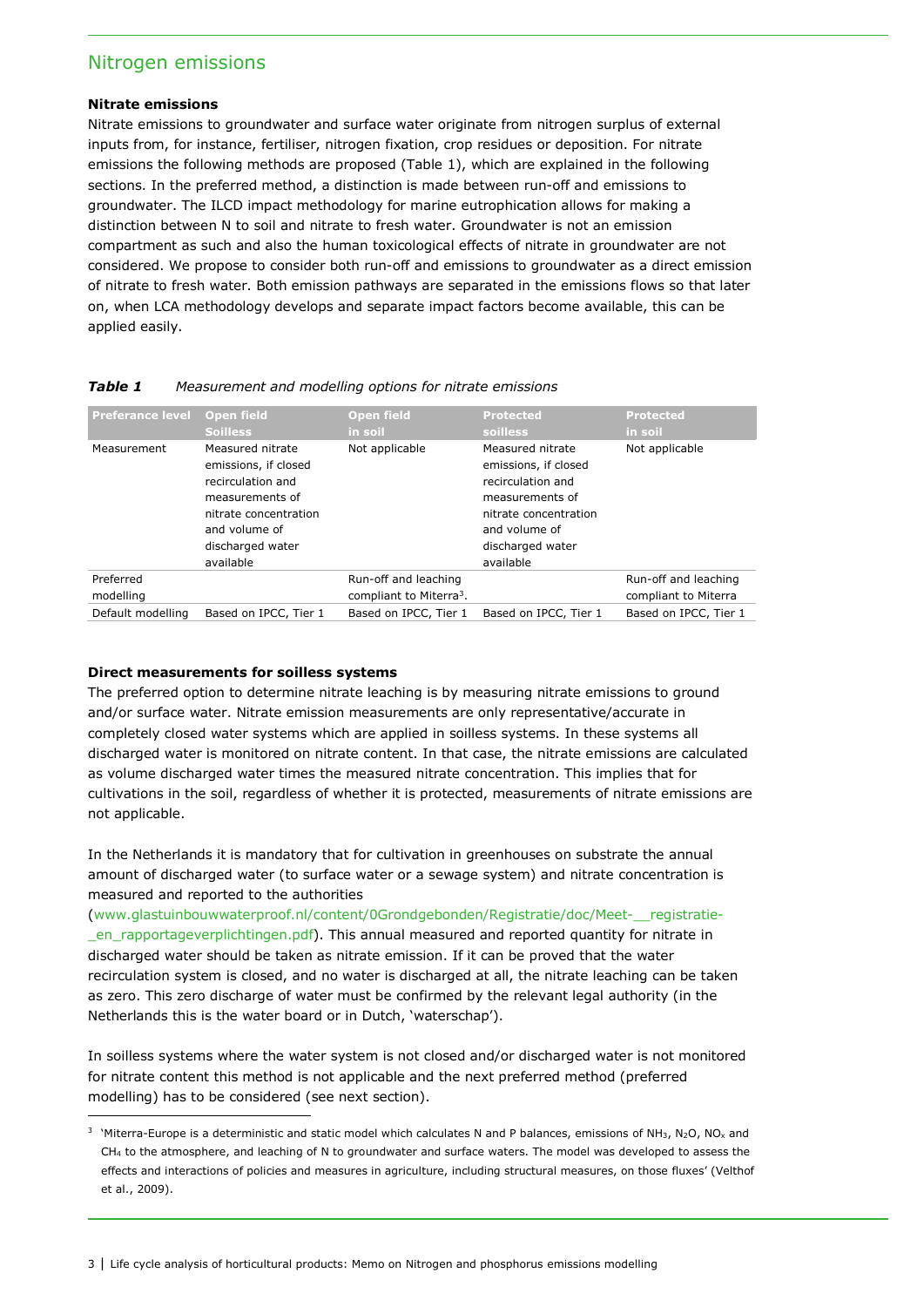NB: Waste water processing is designed to reduce the nitrate and ammonia emissions to the environment. In the Netherlands around 83% of the incoming N is released to the atmosphere (mostly  $N_2$  and small fraction of  $N_2O$ ) and 17% remains in the sewage sludge which can be incinerated or otherwise treated. It is important to have accurate waste water treatment processing in the secondary LCA database that supports the HFCR for horticulture.

#### **Preferred modelling for cultivation in soil: run-off and leaching**

Several models for assessing nitrate losses are available, such as DNDC from the University of New Hampshire USA (Anonymous, 2017), DayCent used by US EPA and US DA in the National Greenhouse Gas Inventory (Necpalova et al., 2015), STICS from the Environment and Agronomy Division of INRA (Brisson et al. 2002) and CERES-EGC from INRA AgroParisTech Environment and Arable Crops Research Unit (CERES-EGC, 2018), Miterra-Europe (Velthof et al., 2007, 2009) and SALCA-NO3 in Switzerland (Richner et al., 2014).

Applying the criteria for the preferred modelling of nitrate as stated earlier, the preferred modelling of nitrate emissions is based on the Miterra-Europe model (Velthof et al., 2007, 2009). This model has a proven track record in European studies (Velthof et al., 2014; Leip et al., 2014; Oenema et al., 2009; De Vries et al., 2011), and data needed for calculation of nitrate emissions should be easily available on the farm level.

Two pathways for nitrate losses can be distinguished: run-off to surface water and leaching to groundwater (which indirectly can leach to surface water).

## Run-off

The fraction of nitrogen applied with manure and fertiliser that is emitted by run-off is determined by precipitation surplus, soil characteristics and the slope, and conform to the Miterra-Europe model (Velthof et al., 2007, 2009).

Formula 1:  $N_{\text{runoff}} = N_{\text{fert + org}} * LF_{\text{surface run-off}}$ 

Where:

 $N_{runoff}$  = the amount of N emitted as nitrate by run-off to surface water  $LF_{surface\ run-off}$  = fraction of N applied with synthetic and organic fertiliser emitted as nitrate by run-off

The leaching fraction due to run-off of applied nitrogen ( $LF_{surface\ run-off}$ ) is calculated from a maximal surface run-off and a set of reduction factors:

Formula 2: *LF*<sub>surface run-off = *LF*<sub>surface run-off, max  $* f_{lu} *$  minimum of ( $f_p$ ,  $f_{rc}$ ,  $f_s$ )</sub></sub>

Where:

 $LF_{surface\ run-off,max}$  = maximum run-off fraction for different slope categories

- $f_{\text{lu}}$  = reduction factor land use: arable land 1.0, grassland 0.25
- $f_p$  = reduction factor precipitation
- $f_{rc}$  = reduction factor depth to rock
- $f_s$  = reduction factor soil type

Horticulture production systems are always classified as arable land (reduction factor 1), so this parameter can be neglected.

The values for the other parameters are listed in Table 2.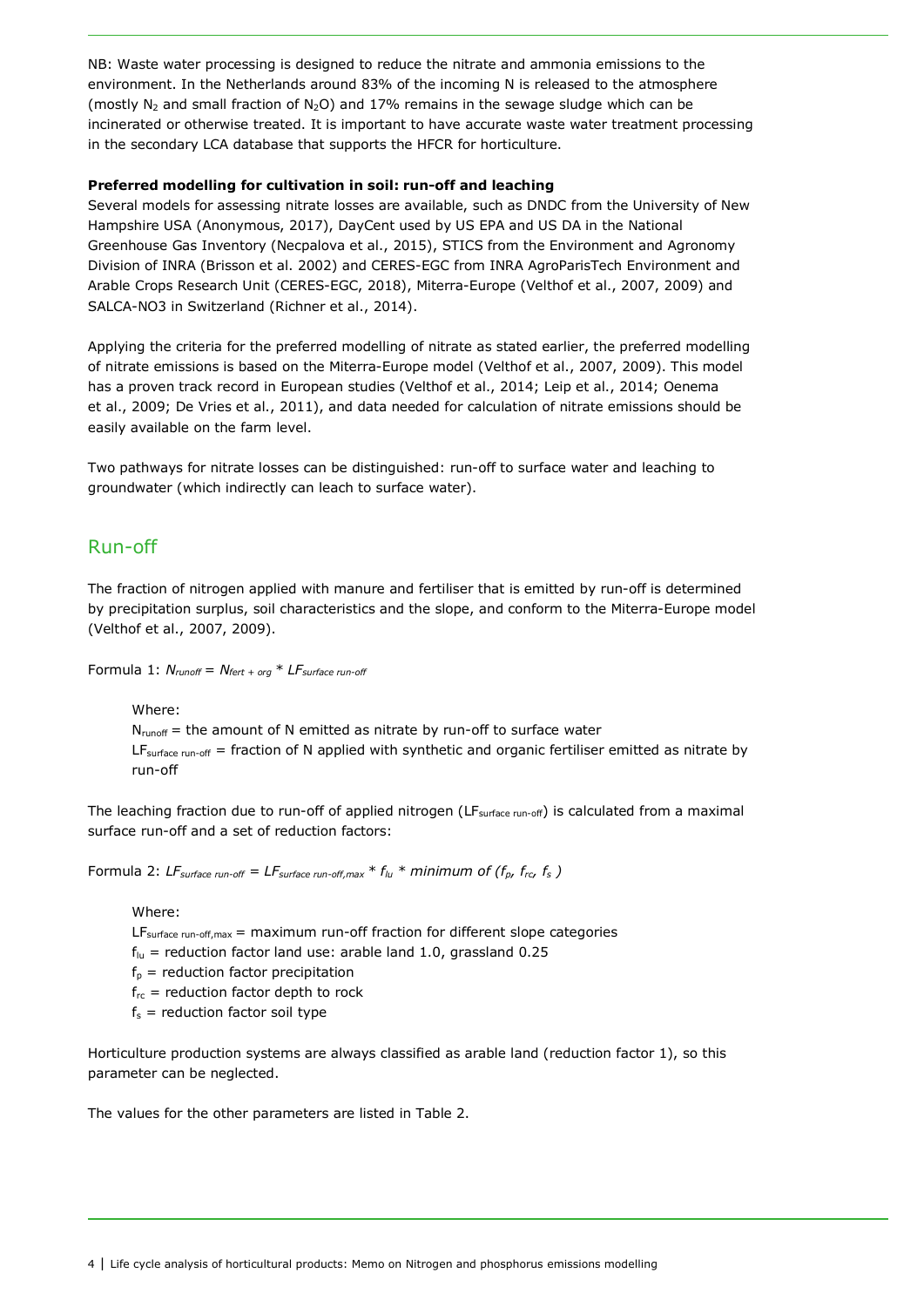*Table 2 The values for the parameters to calculate the run-off fraction of N applied (Velthof et al., 2007, 2009)*

| <b>Parameter</b>       |                                      | value        |
|------------------------|--------------------------------------|--------------|
| LFsurface run-off, max | Slope 0 to 8%                        | 10%          |
|                        | Slope 8-15%                          | 20%          |
|                        | Slope 15-25%                         | 35%          |
|                        | Slope $> 25%$                        | 50%          |
| Fp                     | Precipitation surplus > 300 mm       | 1            |
|                        | Precipitation surplus 100-300 mm     | 0.75         |
|                        | Precipitation surplus 50-100 mm      | 0.50         |
|                        | Precipitation surplus < 50 mm        | 0.25         |
| Fs                     | Mineral soils, clay content $> 60\%$ | $\mathbf{1}$ |
|                        | Mineral soils, clay content 35-60%   | 0.9          |
|                        | Mineral soils, clay content 18-34%   | 0.75         |
|                        | Mineral soils, clay content <18%     | 0.25         |
|                        | Peat soils                           | 0.25         |
| <b>Frc</b>             | Depth soil to rock $\leq$ 25 cm      | $\mathbf{1}$ |
|                        | Depth soil to rock > 25 cm           | 0.8          |

## Leaching to groundwater

The amount of nitrate leached to groundwater is calculated as a fraction of the nitrogen surplus in the soil. N-deposition is also included in the N-surplus in the soil but is considered a 'background input' for which the farmer is not directly accountable, although good farming practice is to take the deposition into account in the planning of fertilisation. Therefore, a correction is included, based on the share of deposition in the total N input.

Formula 3:  $N_{leaching} = soil N-surplus * LF * (1 - (N_{dep}) / (N_{fert} + N_{org} + N_{fix} + N_{dep})))$ 

Where:

 $N_{\text{leaching}}$  = the amount of N (Kg N/yr) emitted as nitrate leaching to groundwater *Soil N-surplus = surplus amount of N applied to soil* Kg N/yr, see Formula 4 LF = fraction of soil N-surplus emitted as nitrate leaching to groundwater, see Formula 5  $N_{\text{fert}}$  = annual amount of synthetic fertiliser nitrogen applied, Kg N/yr  $N_{org}$  = annual amount of organic nitrogen (compost, animal manure, sewage sludge and other organic nitrogen) applied, Kg N/yr  $N_{fix}$  = annual amount of nitrogen input from N-fixation in crop, Kg N/yr  $N_{dep}$  = annual amount of nitrogen input from N-deposition, Kg N/yr  $(1 - (N_{dep}) / (N_{fert} + N_{org} + N_{fix} + N_{dep}))$  = correction factor for the share of N-deposition in total N input

The nitrogen surplus in the soil is calculated as the difference of N-inputs and N-outputs of the soil– plant system. External N-inputs entering this system are considered: N-inputs from synthetic fertiliser and organic manure, N-fixation and deposition. Nitrogen in crop residues are no external inputs and considered as internal N-flows. The N-outputs are the nitrogen in harvested crop and coproducts, gaseous losses (NH<sub>3</sub>, N<sub>2</sub>O, NO<sub>x</sub>) and N lost by run-off (Miterra: (Lesschen, 2018; Velthof et al., 2007; Velthof et al., 2009)).

The amount fixed by pulses and soya bean (*Glycine max* L.) is assumed to be equal to the amount of N in the harvested products.

Formula 4: *Soil N-surplus = Nfert + Norg + Nfix + Ndep - Nharv – NH3 - N2O - NOx - Nrunoff*

Where:

Soil N-surplus = annual N-surplus in the soil, available for nitrate leaching, Kg N/yr  $N_{\text{fert}}$  = annual amount of synthetic fertiliser nitrogen applied, Kg N/yr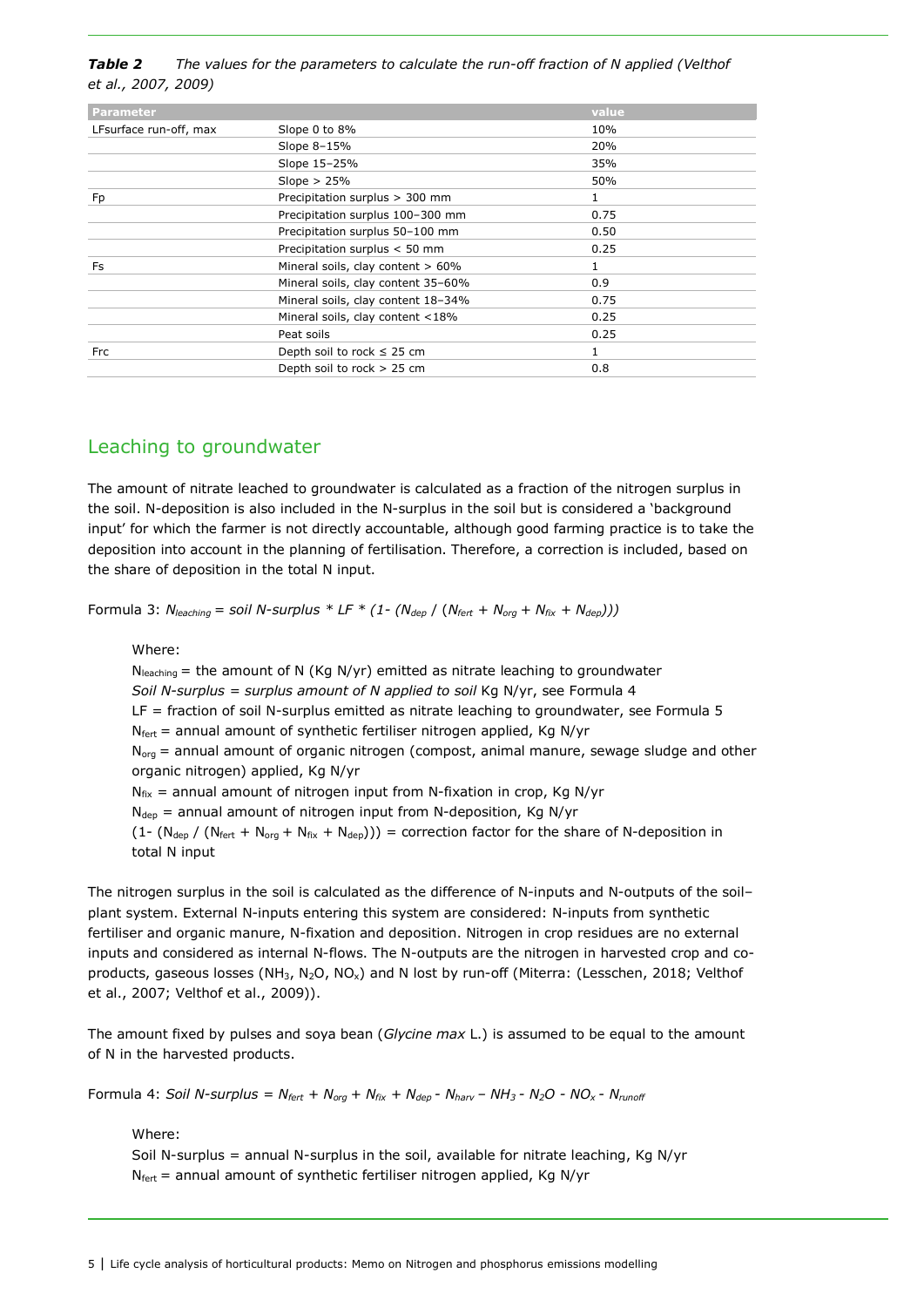$N<sub>ora</sub>$  = annual amount of organic nitrogen (compost, animal manure, sewage sludge and other organic nitrogen) applied, Kg N/yr

 $N_{fix}$  = annual amount of nitrogen input from N-fixation in crop, Kg N/yr.

In accordance with Miterra, N-fixation can be assumed to be equal to the amount of nitrogen in the harvested products. This assumption is acceptable in situations where no or small amounts of extra N is applied by fertilisers. Some N-fixating crops (like beans) may receive such high N-inputs with fertilisers (synthetic or organic) that N-fixation will be much lower or even stopped. Therefore, an additional rule is applied that in the case where N input with synthetic and organic fertiliser equals or exceeds the N removal by harvested crop, N-fixation is set to 0.

 $N_{\text{dep}}$  = annual amount of nitrogen input from N-deposition, Kg N/yr. The amount of Ndeposition can be based on country-specific data.

 $N<sub>hary</sub>$  = amount of nitrogen in harvested crop (main and co-products), Kg N/yr. The amount of N in the harvested crop can be calculated as N-content (kg/tonne product) times the amount of product harvested (Kg). For the harvested product specific data has to be used, for Ncontent specific data can be used and if those are not available, the defaults as listed in Annex B must be used.

 $NH<sub>3</sub>$  = amount of N-NH<sub>3</sub> from synthetic and organic fertiliser applied, Kg N-NH<sub>3</sub>/yr; see methodology in the section 'Ammonia volatilisation'.

 $N_2O$  = amount of N-N<sub>2</sub>O from N applied with synthetic and organic fertiliser, deposition and fixation, Kg N-N2O /yr; see methodology in the section 'Nitrous oxide direct'.

 $NO<sub>x</sub>$  = amount of N-NO<sub>x</sub> from N applied with synthetic and organic fertiliser, deposition and fixation, Kg N-  $NO<sub>x</sub>$ /yr; see methodology in the section 'Nitrous oxide direct'.

N<sub>runoff</sub> = the amount of N emitted as nitrate by run-off to surface water; see Formula 1, Kg N/yr.

The fraction of the soil N-surplus emitted as nitrate leaching is determined by soil characteristics, precipitation surplus, temperature and rooting depth (Miterra: Velthof et al., 2007, 2009).

Formula 5:  $LF = LF_{\text{solid type, max}} \times f_{\text{lu}} \times \text{minimum of } (f_{\text{p}} \, , \, f_{\text{r}} \, , \, f_{\text{t}} \, , \, f_{\text{c}})$ 

#### Where:

 $LF<sub>soil type, max</sub> = maximum leading fraction for soil types$ 

- $f<sub>lu</sub>$  = reduction factor land use: arable land 1.0, grassland 0.36
- $f_p$  = reduction factor precipitation
- $f_r$  = reduction factor rooting depth
- $f_t$  = reduction factor temperature
- $f_c$  = reduction factor soil organic C content

As in horticulture production systems, the land use can always be classified as arable land (reduction factor 1) so this parameter can be neglected.

The values for the other parameters are listed in Table 3.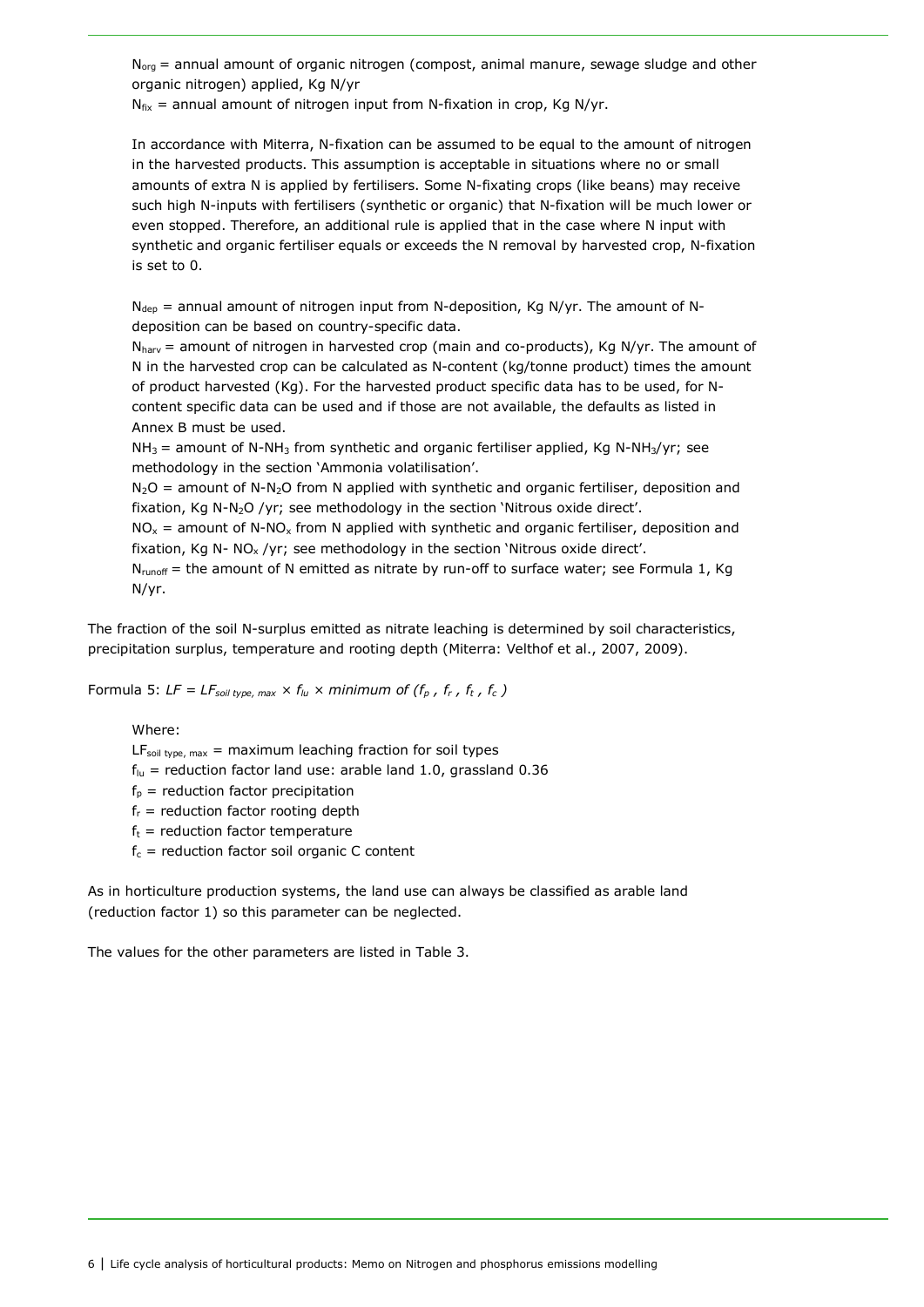*Table 3 The values for the parameters to calculate the leaching fraction of the N-surplus in the soil (Velthof et al., 2007, 2009)*

| <b>Parameter</b>               |                                             | <b>Value</b> |
|--------------------------------|---------------------------------------------|--------------|
| LF <sub>soil type, max</sub>   | Sandy soils                                 | 100%         |
|                                | Loamy soils                                 | 75%          |
|                                | Clay soils                                  | 50%          |
|                                | Peat soils                                  | 25%          |
| F <sub>p</sub> , sand and loam | Precipitation surplus > 300 mm              | $\mathbf{1}$ |
|                                | Precipitation surplus 100-299 mm            | 0.75         |
|                                | Precipitation surplus 50-99 mm              | 0.50         |
|                                | Precipitation surplus < 50 mm               | 0.25         |
| $FD$ , clay and peat           | Precipitation surplus > 300 mm              | 0.50         |
|                                | Precipitation surplus 100-300 mm            | $\mathbf{1}$ |
|                                | Precipitation surplus 50-299 mm             | 0.75         |
|                                | Precipitation surplus < 50 mm               | 0.25         |
| $F_r$                          | Rooting depth $< 40$ cm                     | $\mathbf{1}$ |
|                                | Rooting depth $> 60$ cm                     | 0.75         |
| $F_{t}$                        | Temperature $< 5^{\circ}$ C av. annual temp | $\mathbf{1}$ |
|                                | Temperature 5-15° C                         | 0.75         |
|                                | Temperature $> 15^{\circ}$ C                | 0.50         |
| $F_c$                          | Soil organic C content $< 1\%$              | $\mathbf{1}$ |
|                                | Soil organic C content 1-2%                 | 0.90         |
|                                | Soil organic C content 2-5%                 | 0.75         |
|                                | Soil organic C content > 5%                 | 0.50         |
|                                |                                             |              |

#### **Default HFCR modelling**

Nitrate emissions are calculated according to the IPCC 2006 Guideline (IPCC, 2006) whereas 30% of the applied nitrogen is emitted as nitrate. The applied nitrogen is the sum of nitrogen applied with synthetic fertiliser, organic fertiliser (compost, animal manure, sewage sludge and other organic nitrogen additions to the soil), crop residues and nitrogen mineralised in organic soils or associated with land use change.

The fraction leached is 30% for situations where soil/substrate water-holding capacity is exceeded, as a result of an excess of rainfall compared to potential evaporation or where irrigation (excluding drip irrigation) is employed. For dry circumstances where evaporation exceeds rainfall or irrigation the IPCC 2006 Guideline (IPCC, 2006) prescribes a leaching fraction of 0%, so no leaching takes place at all. This is, however, not in line with the preferred modelling where the reduction factor for a situation with a negative precipitation surplus is still more than 0% (25%, see Table 3). Therefore, in this methodology the fraction leached is set at a minimum of 25% for those situations where it can be proved that rainfall or irrigation (including drip) irrigation is not exceeding evaporation on a yearly basis.

#### Formula 6:  $NO_3$  =  $Frac_{leach} * (N_{fert} + N_{org} + N_{cr} + N_{min}) * 62/14$

#### Where:

 $NO<sub>3</sub>$  = annual amount of nitrate emissions from leaching and run-off of N additions, kg NO<sub>3</sub> /yr

Fracleach = fraction of added nitrogen that is emitted as nitrate through leaching and run-off.

As stated above, this fraction is 30% for situations where soil/substrate water-holding capacity is exceeded, as a result of an excess of rainfall compared to potential evaporation or where irrigation (excluding drip irrigation) is employed. In dry circumstances where evaporation exceeds rainfall or irrigation this fraction is 25%. Only when it can be proved that rainfall or irrigation (including drip) irrigation is not exceeding evaporation on a yearly basis, can the fraction be taken as 25%.

 $N_{\text{fert}}$  = annual amount of synthetic fertiliser nitrogen applied to soils or substrate, Kg N/yr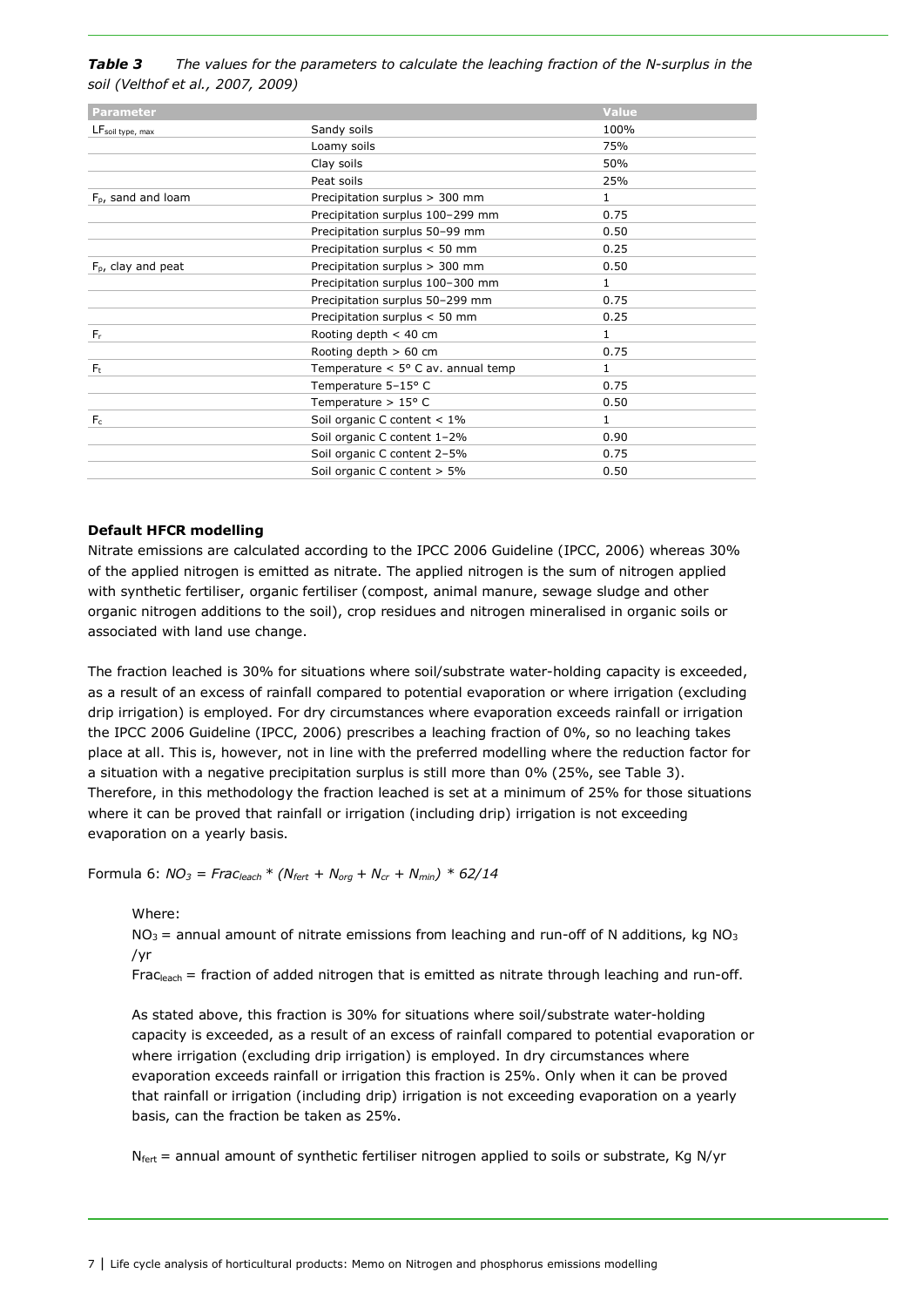$N<sub>ora</sub>$  = annual amount of organic nitrogen (compost, animal manure, sewage sludge and other organic nitrogen) applied to soils or substrate, Kg N/yr

 $N_{cr}$  = annual amount of nitrogen in crop residues (above and below ground).

The amount of crop residues and N content can be based on specific data and if not available, this can be based on defaults (see Annex A). In soilless systems, crop residues are negligible or not relevant because the living crop is sold together with the substrate (pot plants) or after the cultivation period the crop is either removed together with substrate or the crop remains growing on the substrate for the next production cycle (strawberries on substrate).

 $N_{min}$  = annual amount of N mineralised in mineral soils associated with loss of soil C from soil organic matter as a result of changes to land use or management and N mineralised from organic soils/substrates. The latter implies that N mineralised from oxidation of organic matter in peat used as substrate should also be taken into account.

 $62/14$  = Conversion factor of N-NO<sub>3</sub> to NO<sub>3</sub>

## Ammonia volatilisation

The main source for ammonia emissions in horticulture systems is via application of nitrogen in synthetic and organic fertiliser (animal manure, compost, sewage sludge etc.). Other sources of ammonia volatilisation as standing crops and crop residues are recognised but modelling these emissions as a robust and usable methodology covering various cultivation systems in different regions is not yet possible (EEA, 2016). Nevertheless, in some situations these sources are modelled and included in inventories, as for instance ammonia volatilisation from crop residues in the Netherlands which is included as source in the National Inventory (Vonk et al., 2018). In this methodology, ammonia volatilisation from N-application through synthetic and organic fertiliser is being considered.

#### *Table 4 Measurement and modelling options for ammonia volatilization*

|                           | <b>Open field</b>     | <b>Open field</b>     | <b>Protected</b>      | Protected             |
|---------------------------|-----------------------|-----------------------|-----------------------|-----------------------|
|                           | <b>soilless</b>       | in soil               | soilless s            | in soil               |
| Preferred                 | Modelled NH3          | Modelled NH3          | Modelled NH3          | Modelled NH3          |
| modelling                 | volatilisation from   | volatilisation from   | volatilisation from   | volatilisation from   |
|                           | fertiliser use        | fertiliser use        | fertiliser use        | fertiliser use        |
| Default HFCR<br>modelling | Based on IPCC, Tier 1 | Based on IPCC, Tier 1 | Based on IPCC, Tier 1 | Based on IPCC, Tier 1 |

#### **Preferred modelling**

Based on an extensive literature research, (Bouwman, et al., 2002) ammonia volatilisation is described as a function of fertiliser type, application method, soil characteristics (pH and CEC) and climate (average temperature).

Formula 7: *EF NH3 = Exp (crop + fertiliser + application + soil pH + soil CEC + climate)*

Where:

EF NH<sub>3</sub> = emission factor NH<sub>3</sub>, the % of N applied which is emitted as ammonia  $crop$  + fertiliser + application + soil  $pH$  + soil CEC + climate = values for the respective parameters, listed in Table 5.

Synthetic N-fertilisers solely based on nitrate do not have any volatilisation at application (EEA, 2016).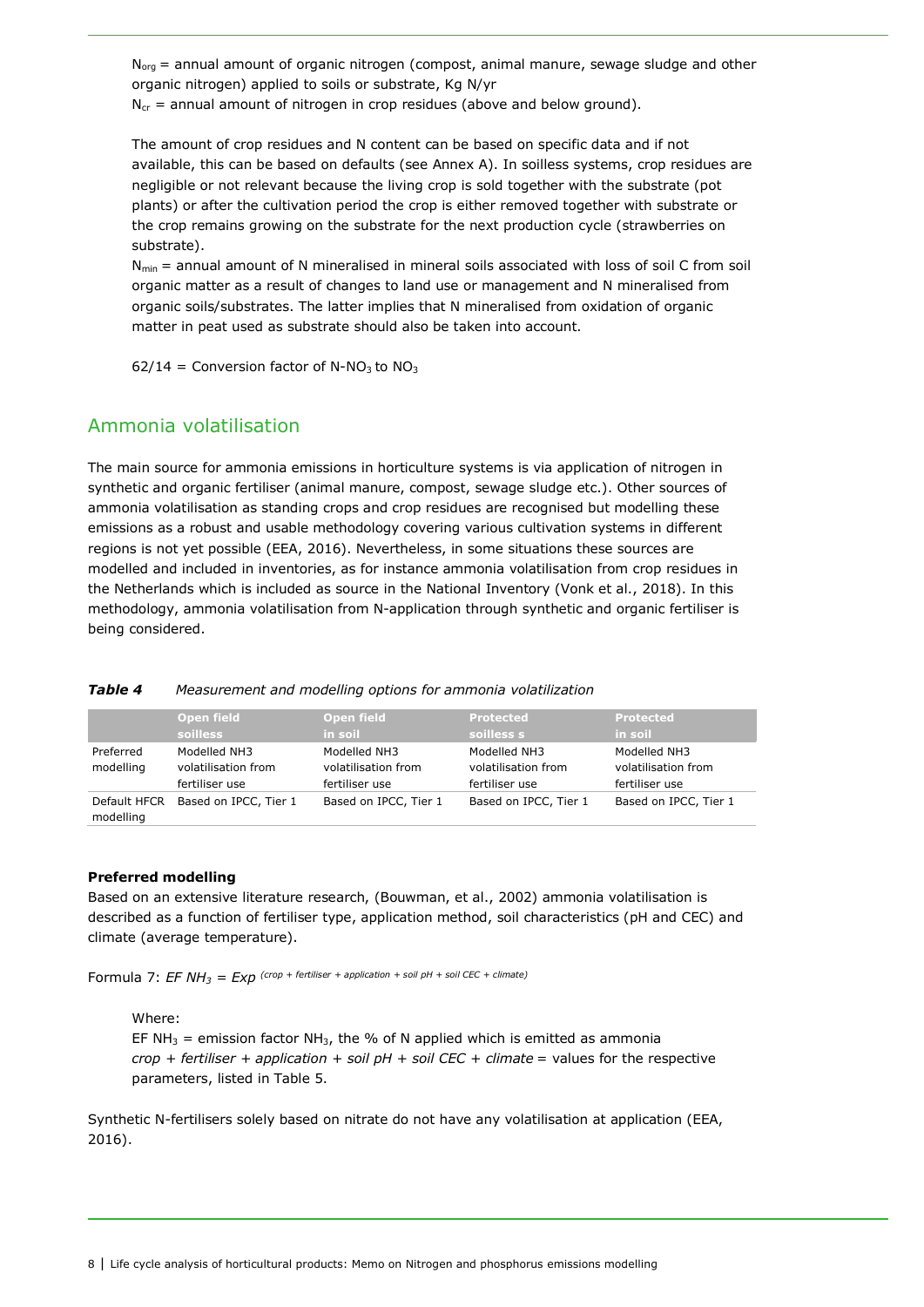| Table 5 | The parameters to calculate the ammonia emission factor according to Bouwman et al. |
|---------|-------------------------------------------------------------------------------------|
| (2002)  |                                                                                     |

| <b>Parameter</b> |                                                              | <b>Value</b> |
|------------------|--------------------------------------------------------------|--------------|
| crop type        | Upland                                                       | $-0.045$     |
|                  | Grass                                                        | $-0.158$     |
|                  | Flooded                                                      | 0            |
| fertiliser       | Ammonium sulfate (AS)                                        | 0.429        |
|                  | Urea                                                         | 0.666        |
|                  | Ammonium nitrate (AN)                                        | $-0.35$      |
|                  | Calcium ammonium nitrate (CAN)                               | $-1.064$     |
|                  | Anhydrous ammonia (AA)                                       | $-1.151$     |
|                  | Other straight N                                             | $-0.507$     |
|                  | Nitrogen solutions                                           | $-0.748$     |
|                  | Ammonium phosphates (mono-ammonium and diammonium phosphate) | 0.065        |
|                  | Other compound NP                                            | 0.0014       |
|                  | Compound NK                                                  | $-1.585$     |
|                  | Compound NPK                                                 | 0.014        |
|                  | Ammonium bicarbonate                                         | 0.387        |
|                  | Animal manure                                                | 0.995        |
| application      | <b>Broadcast</b>                                             | $-1.305$     |
|                  | Broadcast to floodwater                                      | $-1.305$     |
|                  | Incorporated                                                 | $-1.895$     |
|                  | Solution                                                     | $-1.292$     |
|                  | Broadcast and then flooded                                   | $-1.844$     |
|                  | Incorporated and then flooded                                | $-1.844$     |
|                  | Broadcast to floodwater at panicle initiation                | $-2.465$     |
| soil pH          | < 5.5                                                        | $-1.072$     |
|                  | $5.5 > pH \le 7.3$                                           | $-0.933$     |
|                  | $7.3 > pH \leq 8.5$                                          | $-0.608$     |
|                  | > 8.5                                                        | 0            |
| soil CEC         | $\leq 16$                                                    | 0.088        |
| in cmol/kg       | $16 < CEC \le 24$                                            | 0.012        |
|                  | $24 < CEC \leq 32$                                           | 0.163        |
|                  | > 32                                                         | 0            |
| Climate          | Temperate $< 20$ °C                                          | $-0.402$     |
|                  | Tropical $\geq$ 20 °C                                        | $\mathbf 0$  |

#### **Default HFCR modelling**

Ammonia volatilisation is calculated according to the IPCC 2006 Guideline (IPCC, 2006) whereas a fraction of the applied nitrogen is emitted to the air as ammonia. A distinction is made in nitrogen applied by synthetic fertilisers and nitrogen applied by organic fertilisers as animal manure and compost.

Formula 8: *NH3 = (Fracvols \* Nfert + Fracvolo \* Norg ) \* 17/14*

Where:

 $NH<sub>3</sub>$  = annual amount of ammonia volatilisation, kg NH<sub>3</sub>/yr

 $Frac_{vols}$  = fraction of nitrogen from synthetic fertiliser that is volatilised as ammonia. This fraction is 10%.

 $N_{\text{fert}}$  = annual amount of synthetic fertiliser nitrogen applied to soils or substrate, Kg N/yr Frac<sub>volo</sub> = fraction of nitrogen from organic fertiliser (compost, animal manure, sewage sludge and other organic nitrogen) that is volatilised as ammonia. This fraction is 20%.

 $N_{org}$  = annual amount of organic nitrogen (compost, animal manure, sewage sludge and other organic nitrogen) applied to soils or substrate, Kg N/yr

 $17/14$  = Conversion factor of N-NH<sub>3</sub> to NH<sub>3</sub>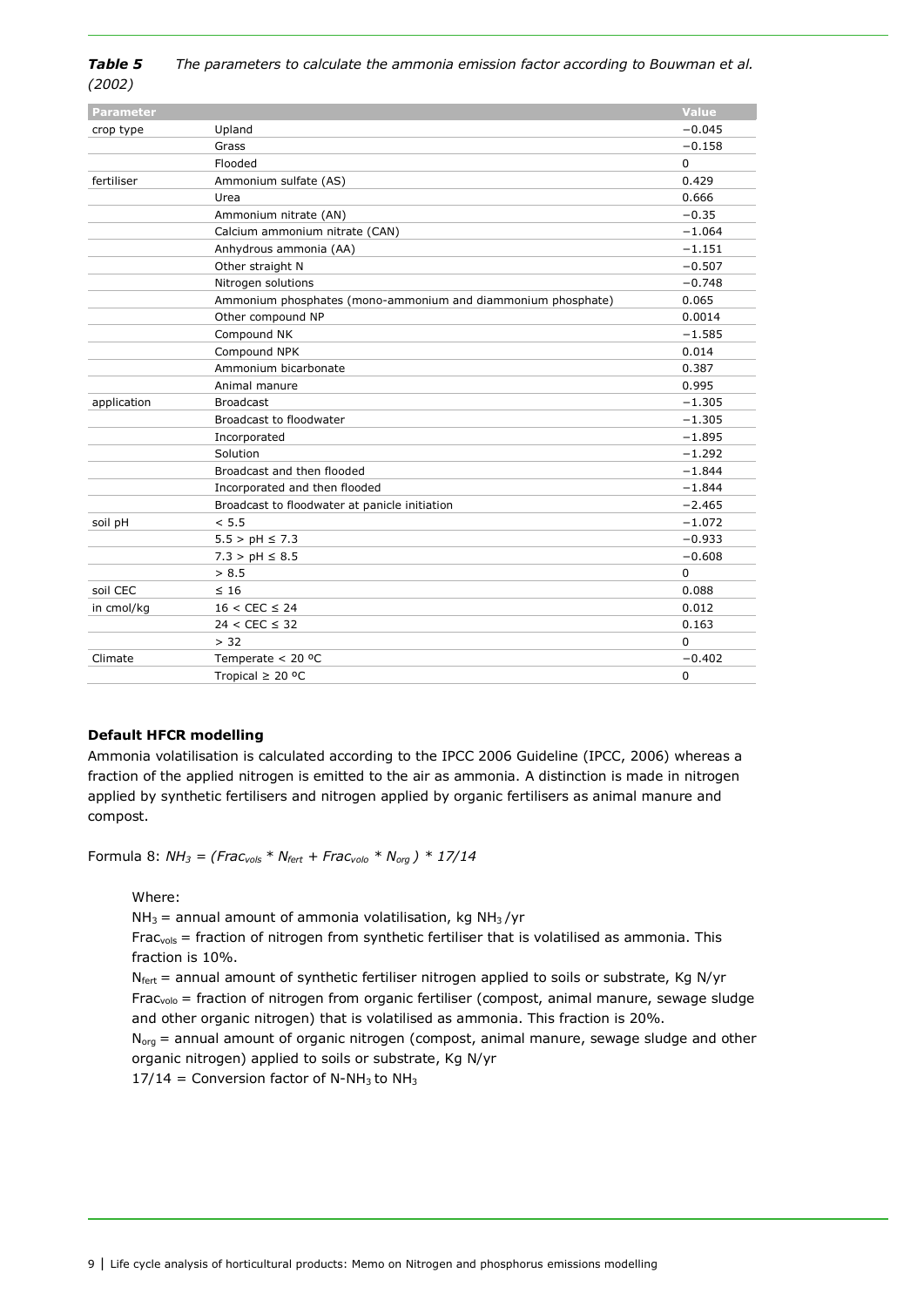## Nitrous oxide direct

The relationship of direct nitrous oxide emissions from N applied is described by the IPCC 2006 Guideline (IPCC, 2006). In this model the nitrous oxide emission is not depending on soil, climate, fertiliser type etc. A more specific modelling in which the relationship of N<sub>2</sub>O emissions to those factors is taken into account on a supra national level is not available. For instance, in the Netherlands-specific N<sub>2</sub>O emission factors are available (depending on soil type, fertiliser type and application method) but these are not applicable for other (EU) countries.

This means that as preferred modelling, the IPCC 2006 Guideline (IPCC, 2006) is followed. Nitrous oxide  $(N_2O)$  emissions are calculated according to the IPCC 2006 Guideline (IPCC, 2006) whereas a fraction of the nitrogen input and nitrogen from organic soils is emitted as nitrous oxide (the N input from urine and dung from grazing animals is not taken into account).

Formula 9:  $N_2O$  direct = (( $N_{fert}$  +  $N_{org}$  +  $N_{cr}$  +  $N_{som}$ )  $X$  EF<sub>1</sub> +  $N_{os}X$  EF<sub>2</sub>)  $X$  44/28

#### Where:

 $N_{\text{fert}}$  = annual amount of synthetic fertiliser nitrogen applied to soils or substrate, Kg N/yr  $N_{org}$  = annual amount of organic nitrogen (compost, animal manure, sewage sludge and other organic nitrogen) applied to soils or substrate, Kg N/yr

 $N_{cr}$  = annual amount of nitrogen in crop residues (above and below ground). The amount of crop residues and N content can be based on defaults (see Annex A). In soilless systems crop residues are negligible or not relevant because the living crop is sold together with the substrate (pot plants) or after the cultivation period the crop is either removed together with substrate or the crop remains growing on the substrate for the next production cycle (strawberries on substrate).

 $N_{\text{som}}$  = annual amount of N mineralised in mineral soils associated with loss of soil C from soil organic matter as a result of changes to land use or management

 $N_{os}$  = annual amount of N mineralised from organic soils/substrates

 $EF_1$  = emission factor for N<sub>2</sub>O emissions from N-inputs (kg N<sub>2</sub>O-N per kg N input) = 0.01  $EF_2$  = emission factor for N<sub>2</sub>O emissions from drained managed organic soils (kg N<sub>2</sub>O-N per ha per year) = 8 for temperate climate, 16 for tropical climate (tropical: mean annual temperature > 18°C)

 $44/28$  = Conversion factor of N- N<sub>2</sub>O to N<sub>2</sub>O

## Nitrous oxide indirect

Indirect nitrous oxide emissions are determined by ammonia volatilisation and nitrate leached. Ammonia volatilisation and nitrate leaching is calculated according to the most preferred option, see relevant sections above. The indirect nitrous oxide emissions based on these N-losses are calculated, following the IPCC Guidelines (IPCC, 2006).

Formula 10: *N2O indirect = (NH3-N volatilisation \* EFvol + NO3-N leaching X EF leach ) \* 44/28*

Where:  $NH<sub>3</sub>-N$  volatilisation = ammonia volatilisation calculated according to the most preferred option, see section on ammonia volatilisation  $EF_{vol} = 0.01$  $NO<sub>3</sub>$ -N leaching = nitrate leaching calculated or measured according to the most preferred option, see section on ammonia volatilisation  $EF$  leach = 0.0075  $44/28$  = Conversion factor of N-N<sub>2</sub>O to N<sub>2</sub>O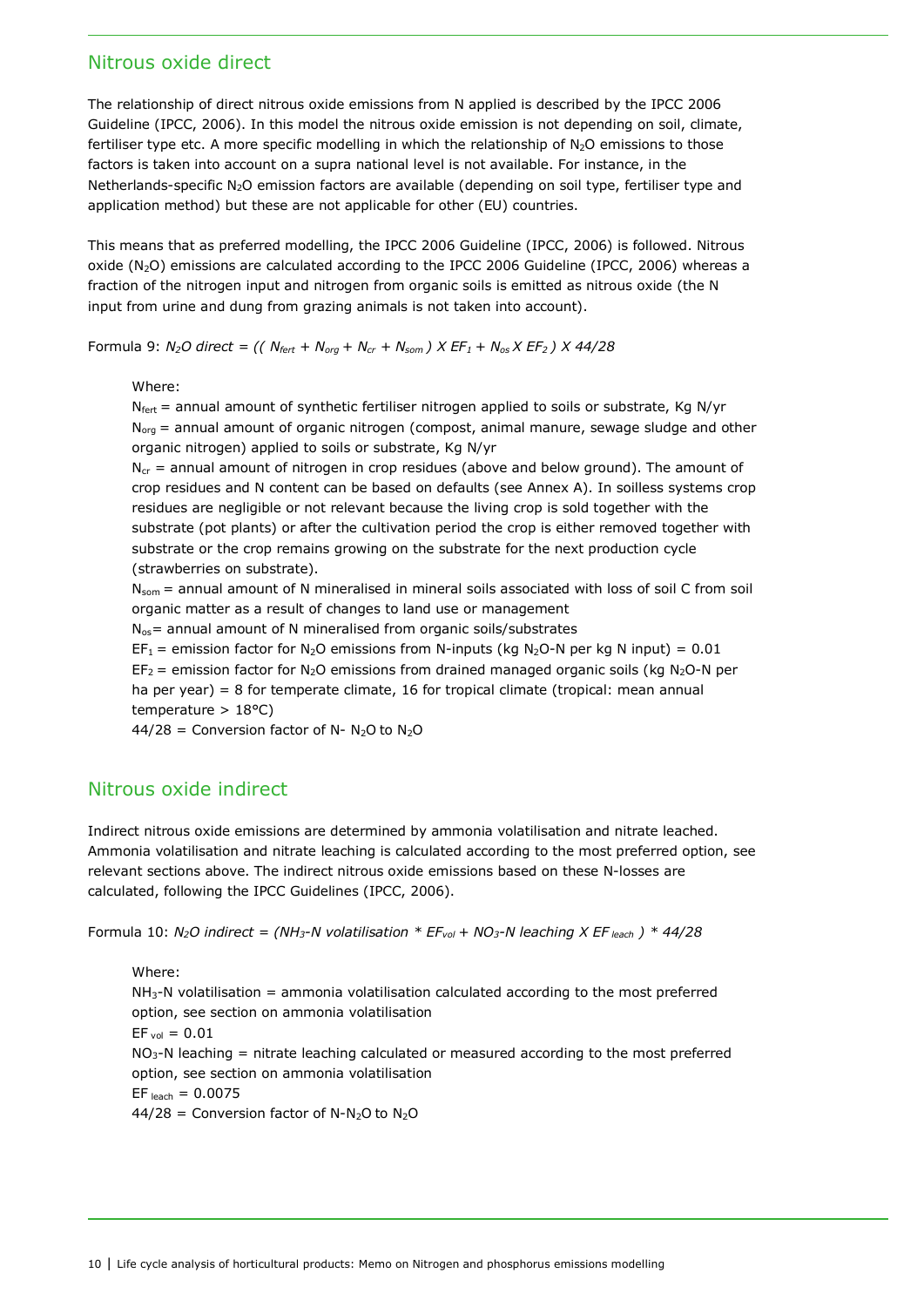## Nitrogen oxides

The preferred methodology for nitrogen oxide  $(NO<sub>x</sub>)$  emissions depends on the way ammonia volatilisation is calculated. If ammonia volatilisation is calculated using the fall-back option (conforming to IPCC Tier 1), nitrogen oxide emissions are not relevant because in the IPCC ammonia approach (IPCC, 2006) the NOx emissions are included.

If ammonia volatilisation is calculated using the preferred modelling, the following approach is preferred, based on EEA (2016):

Formula 11:  $N-NO_x = N$  applied  $*$  EF NO<sub>x</sub>  $*$  46/14

Where:  $N$  applied =  $N$  applied with synthetic and organic fertiliser EF  $NO_x = 0.04$  $46/14$  = conversion factor of N-NO<sub>x</sub> to NO<sub>x</sub>

## Phosphate

The product environmental footprint category rules (PEFCR) guide 6.3 (European Commission, 2018) are, in order of preference:

- 1. 'The LCI should be modelled as the amount of P emitted to water after run-off, and the emission compartment "water" shall be used'
- 2. 'The LCI may be modelled as the amount of P applied on the agricultural field (through manure or fertilisers) and the emission compartment "soil" shall be used'

In the case of measured amounts of phosphate discharged in waste water to surface water or a sewage system, the first option should be used. Comparable with nitrate, phosphate measurements are only representative/accurate in completely closed recirculation systems, where all discharged water is monitored on phosphate content. In that case the phosphate emissions are calculated as volume of discharged water times the measured phosphate concentration. This implies that for cultivations in the soil, regardless of whether it is protected, measurements of phosphate emissions are not applicable.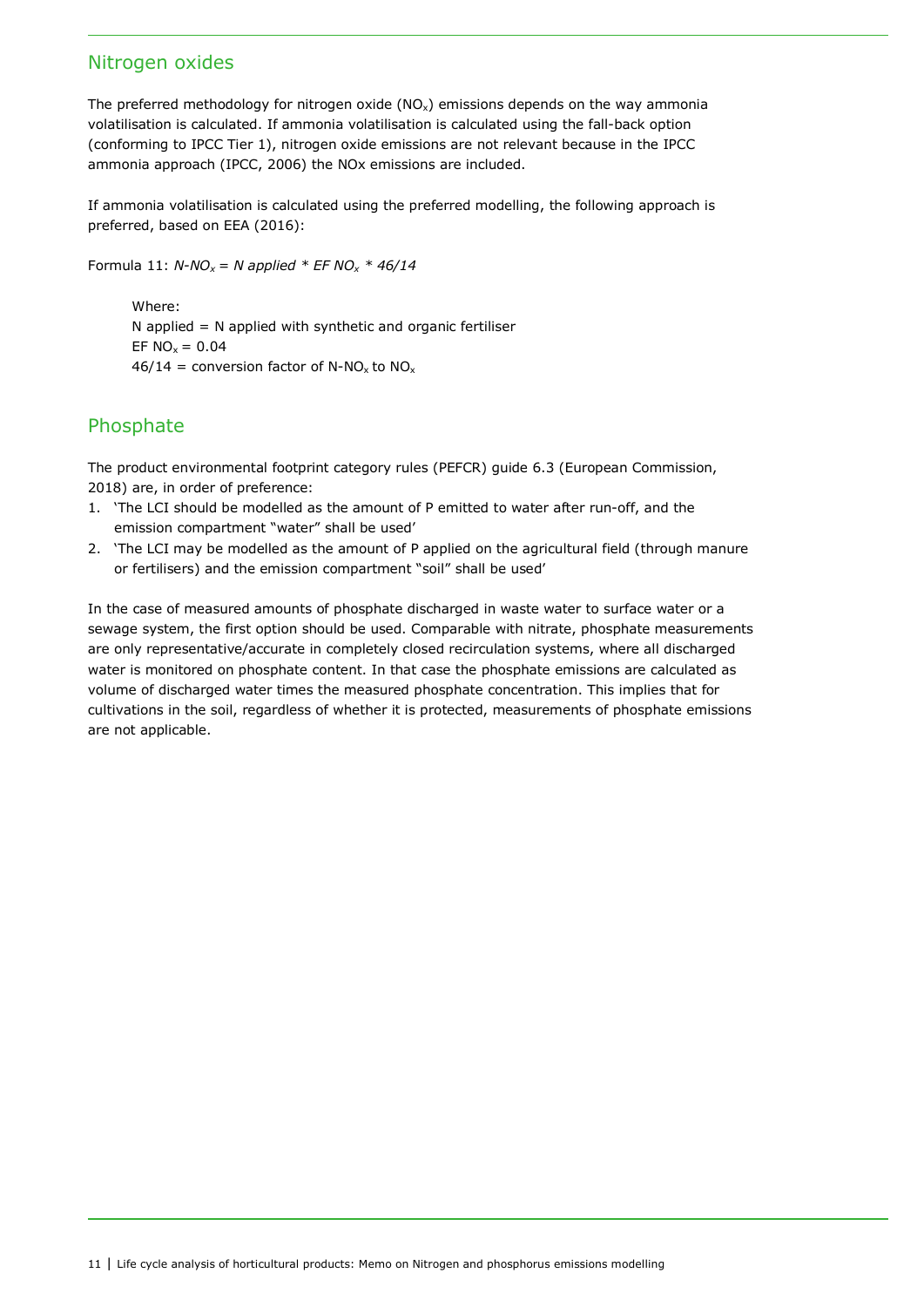## Annex A

### Nitrogen in crop residues (above and below ground) emission factor (van Bruggen et al. 2018)

|                                    | N in crop residue | N in crop residue |
|------------------------------------|-------------------|-------------------|
|                                    | above ground (kg  | below ground (kg  |
|                                    | N/ha)             | N/ha)             |
| <b>Strawberries</b>                | 19                | 6                 |
| Endive                             | 40                | 6                 |
| Asparagus                          | 27                | 6                 |
| Gherkin                            | 78                | 6                 |
| Cauliflower                        | 132               | 14                |
| Broccoli                           | 156               | 14                |
| Cabbage                            | 122               | 14                |
| Celerlac                           | 75                | 14                |
| Beetroot                           | 95                | 14                |
| Lettuce                            | 37                | 6                 |
| Leek                               | 82                | $\overline{4}$    |
| Scorzonera                         | 46                | 14                |
| Spinach                            | 30                | 6                 |
| Brussels sprouts                   | 170               | 14                |
| Industrial French beans            | 77                | 13                |
| Runner beans                       | 61                | 13                |
| Broad beans green                  | 16                | 13                |
| Carrot                             | 9                 | 0                 |
| Winter carrot (Danvers)            | 65                | 0                 |
| Chicory                            | 59                | 0                 |
| Other vegetables                   | 78                | 6                 |
| Green manure following arable crop | 51.5              | 14                |
| Green manure following maize       | 19.5              | 5                 |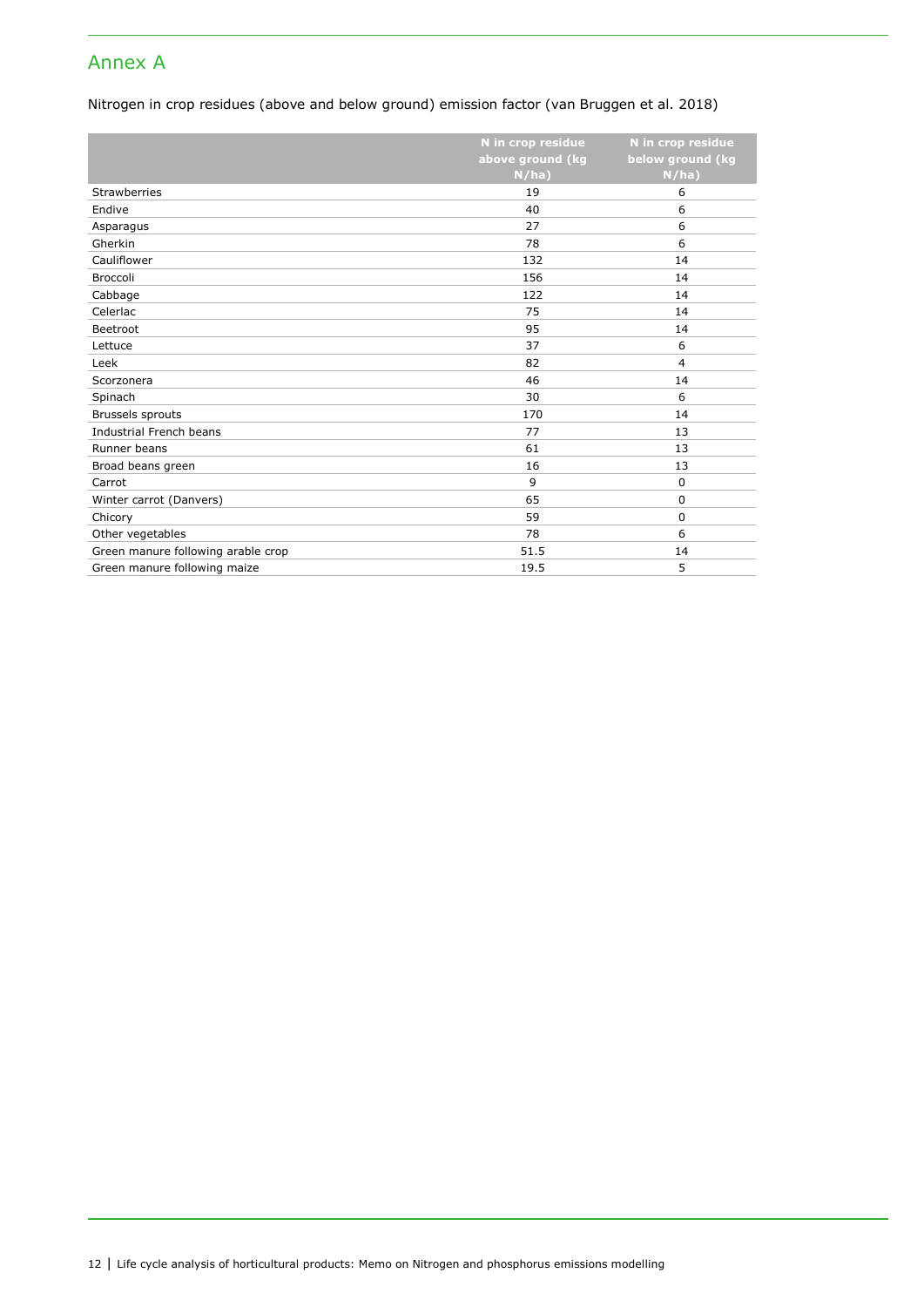## Annex B

Nitrogen content (kg/tonne fresh harvested product) in harvested products (Schoot and Dijk, 2001).

| <b>Crop</b>                           | N content (kg/tonne fresh harvested product) |
|---------------------------------------|----------------------------------------------|
| <b>FOR POTATOES</b>                   | 3.3                                          |
| FOR CONSUMPTION (CLAY SOIL)           |                                              |
| FOR CONSUMPTION (SANDY / PEAT SOIL)   | 3.3                                          |
| <b>FOR STARCH</b>                     | 3.7                                          |
| - PROPAGATING MATERIAL (YOUNG PLANTS) | 3.3                                          |
| <b>GRAIN</b>                          |                                              |
| - WINTER WHEAT                        | 20.0                                         |
| - SUMMER BARLEY                       | 15.0                                         |
| GRASS SEED (ENGLISH RYE GRASS)        | 21.0                                         |
| MAIZE SILAGE                          | 3.8                                          |
| <b>SUGAR BEET</b>                     | 1.8                                          |
| <b>STRAWBERRY</b>                     | 1.2                                          |
| <b>CAULIFLOWER</b>                    | 2.6                                          |
| <b>BROCCOLI</b>                       | 2.0                                          |
| <b>CHINESE CABBAGE</b>                | 1.5                                          |
| <b>PEAS</b>                           | 7.5                                          |
| CELERIAC                              | 2.0                                          |
| <b>FLORENCE FENNEL</b>                | 2.0                                          |
| CARROT                                |                                              |
| - BUNCHED CARROTS                     | 1.5                                          |
| - CARROT (WASHED AND CUT BEFORE SALE) | 1.5                                          |
| - WINTER CARROT                       | 1.6                                          |
| <b>LEEK</b>                           | 3.0                                          |
| <b>LETTUCE</b>                        |                                              |
| - LETTUCE                             | 2.0                                          |
| - ICEBERG LETTUCE                     | 1.5                                          |
| <b>SPINACH</b>                        | 3.5                                          |
| <b>BRUSSELS SPROUT</b>                | 5.5                                          |
| <b>GREEN BEAN (BUSH TYPE)</b>         | 2.2                                          |
| <b>ONION</b>                          | 2.2                                          |
| CHICORY ROOT                          | 2.3                                          |
| <b>WHITE CABBAGE</b>                  | 1.9                                          |

## Acknowledgement

This study was carried out in the framework of the public-private partnership project HortiFootprint 'Methodology for environmental footprint TU17005' for the Topsector Agri & Food, as part of the Programme 'Consumer, Market and Society'. The authors would like to thank Pietro Goglio for his methodological advice and Marga Hoogeveen for her review (both from Wageningen Economic Research).

## References

Anonymous (2017) *DNDC. Scientific Basis and Processes*. Durham.

Bouwman AF, Boumans LJM, Batjes NH (2002) Estimation of global NH<sub>3</sub> volatilization loss from synthetic fertilizers and animal manure applied to arable lands and grasslands. Global Biogeochem Cy 16:8-1-8-14. https://doi.org/10.1029/2000GB001389

Brisson N, Ruget F, Gate P, Lorgeou J, Nicoullau DB, Tayot X, Plenet D, Jeuffroy MH, Bouthier A, Ripoche D, Mary B, Justes E (2002) STICS: a generic model for the simulation of crops and their water and nitrogen balances. II. Model validation for wheat and corn. Agronomie 22:69-93.

CERES EGC. [https://www6.versailles-grignon.inra.fr/ecosys\\_eng/Productions/Softwares-](https://www6.versailles-grignon.inra.fr/ecosys_eng/Productions/Softwares-Models/CERES-EGC)[Models/CERES-EGC](https://www6.versailles-grignon.inra.fr/ecosys_eng/Productions/Softwares-Models/CERES-EGC) visited March 2019.